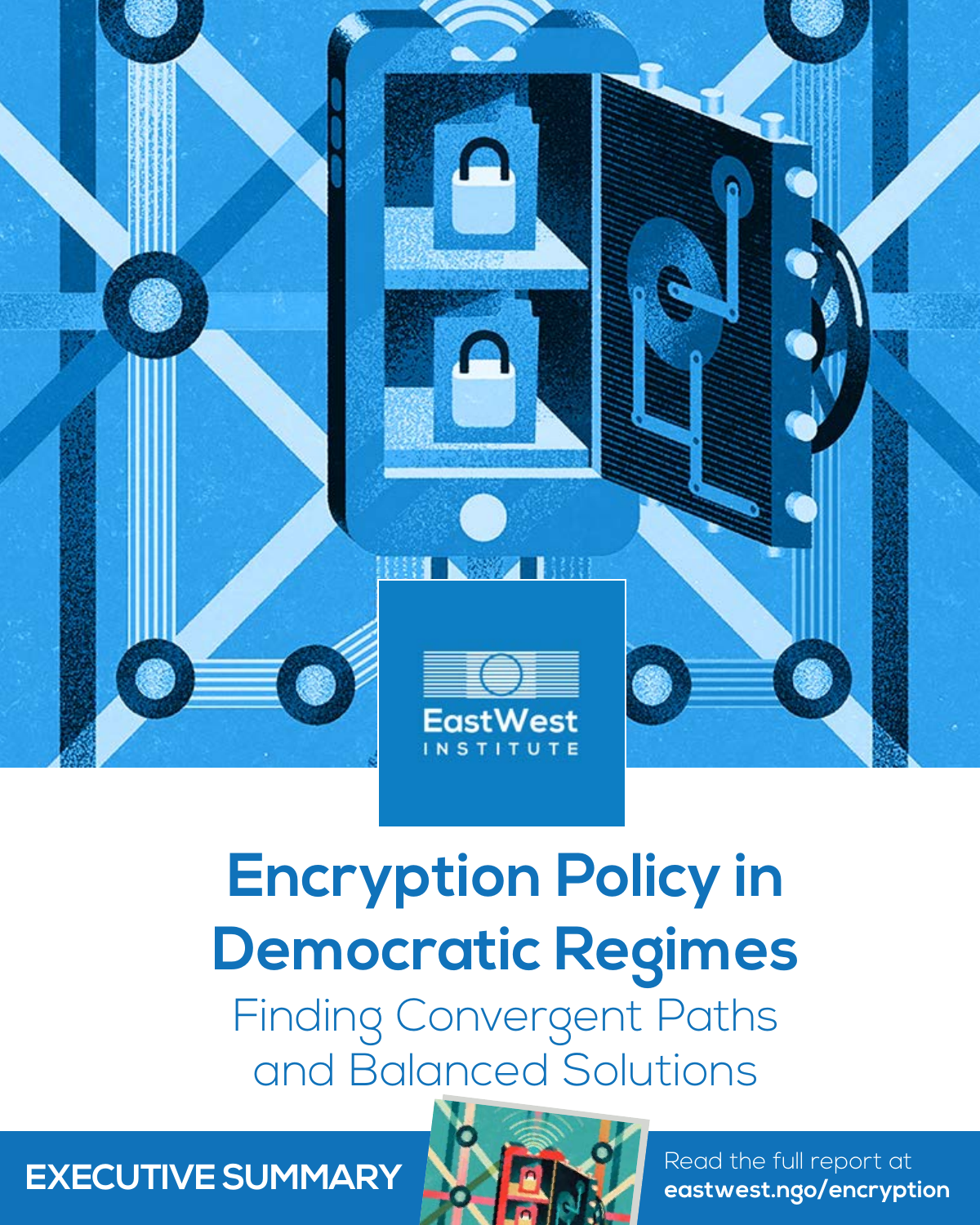Copyright © 2018 EastWest Institute

The views expressed in this publication do not necessarily reflect the position of the EastWest Institute, its Board of Directors or staff.

The EastWest Institute works to reduce international conflict, addressing seemingly intractable problems that threaten world security and stability. We forge new connections and build trust among global leaders and influencers, help create practical new ideas, and take action through our network of global decision-makers. Independent and nonprofit since our founding in 1980, we have offices in New York, Brussels, Moscow and San Francisco.

The EastWest Institute 708 Third Avenue, Suite 1105 New York, NY 10017 U.S.A. +1-212-824-4100

communications@eastwest.ngo **www.eastwest.ngo**

An electronic version of this report is available at: **www.eastwest.ngo/encryption**.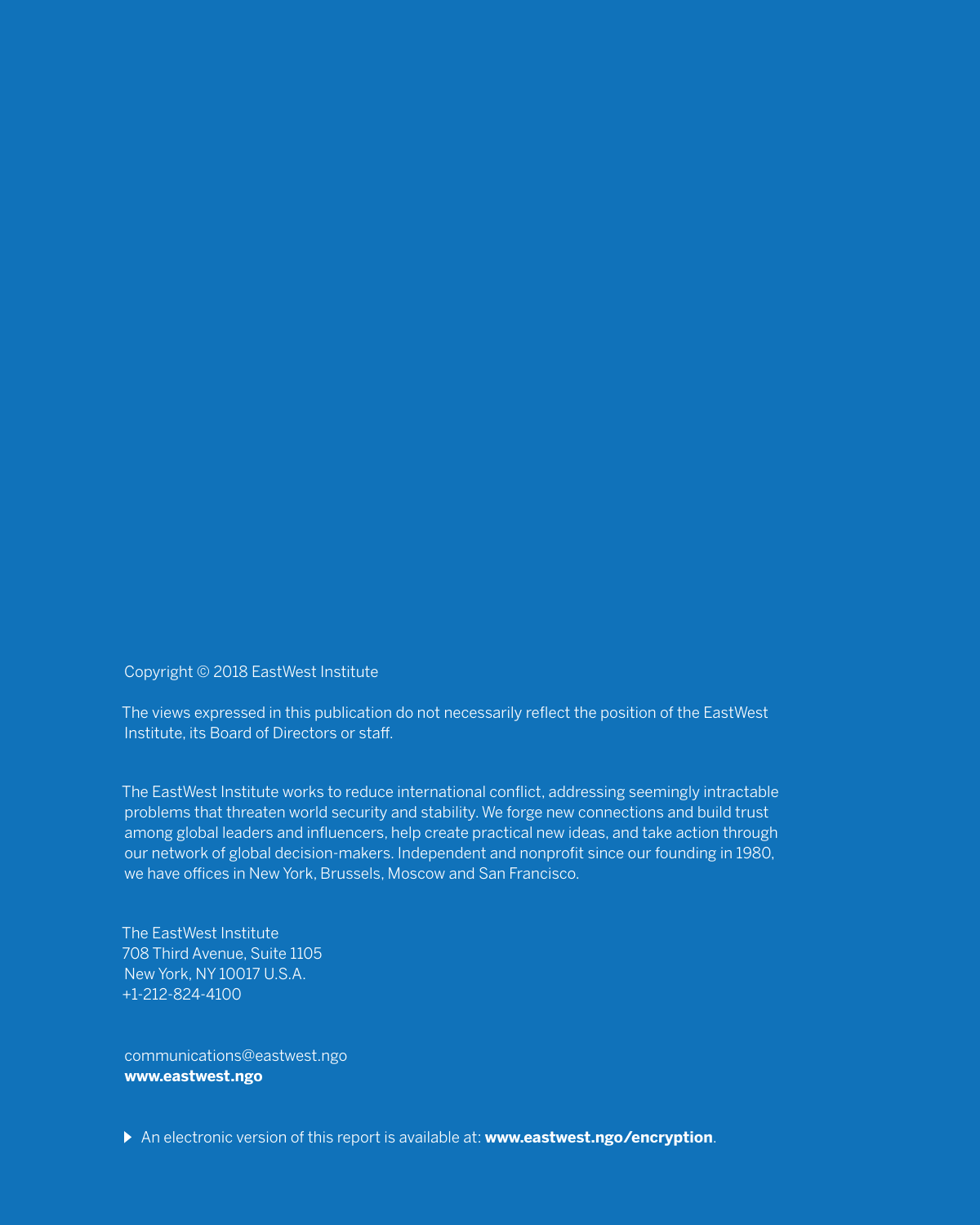## **Encryption Policy in Democratic Regimes**

## **Executive Summary**

Encryption is an essential tool for protecting digital data and communications. It supports privacy and other human rights, protects financial assets and proprietary data, enhances national security and thwarts cyber-enabled crime.

lead by banks and governments, encryption's<br>increasing use in business and by individuals is fueld<br>multiple developments, including the theft of busine<br>data and liabilities associated with data breaches, state ong used by banks and governments, encryption's increasing use in business and by individuals is fueled by multiple developments, including the theft of business surveillance of communication networks and the decisions of major information and communications technology (ICT) companies to provide strong, user-friendly encryption by default. However, the widespread use of encryption reduces law enforcement's ability to access vital digital evidence and other critical information to fight crime. Some governments are responding to this "going dark" problem by considering restricting the availability or effectiveness of commercial encryption products and services. Opponents of such controls emphasize the substantial benefits of encryption and argue that the increasing connectivity and digitization of public and private life compensate for the loss of access and may herald the dawn of a "golden age of surveillance" for law enforcement.

Proposals to provide lawful access to plaintext<sup>1</sup> often lead to acrimonious discussions, with each side becoming entrenched, and yielding little constructive progress. Therefore, the EastWest Institute (EWI) has set out to identify and explore middle-ground proposals that acknowledge encryption's dual nature and that could feasibly be agreed upon and implemented on an international basis, at least among democratic governments. This report proposes two balanced, risk-informed, middle-ground encryption policy regimes in support of more constructive dialogue. The proposed regimes would enable legally authorized law enforcement access to the plaintext of encrypted data in limited cases and within a clear legal framework embedded with human rights safeguards. At the same time, the proposed

regimes attempt to mitigate the risk that third parties could gain unauthorized access and breach the confidentiality of the encrypted data and communications.

The global nature of the digital environment means that any national solution will be neither sufficient nor comprehensive. Even among democracies, where costs and benefits are balanced through public and political processes, differing cultural values and legal traditions will drive different approaches. Cross-border cooperation among law enforcement entities and compliance by global companies with multiple, differing national requirements will remain challenging features in the global cyber landscape.

#### **Recommendations**

The report provides nine normative recommendations on encryption policy for lawful law enforcement access regarding crime and terrorism prevention, investigation and prosecution.2 This section summarizes the recommendations; a more detailed discussion may be found in Section 6. The recommendations help to advise the formulation of specific policies; recommendations 1 through 3 and 9 are generally applicable, whereas recommendations 4 through 8 are relevant to specific policies or issues.

**1) Strong Cybersecurity.** Governments must support and enable strong encryption and other digital protections to promote strong cybersecurity. Governments must refrain

<sup>1</sup> The report uses the word "plaintext" to include data in any form that is not encrypted, including audio, video, images and sensor data.

The report generally avoids addressing access to data for national security purposes by military and intelligence authorities. Rather, the focus of the report is on access to encrypted data with regard to prevention, investigation and prosecution of crime and terrorism and the respective challenges encountered by law enforcement and the judiciary.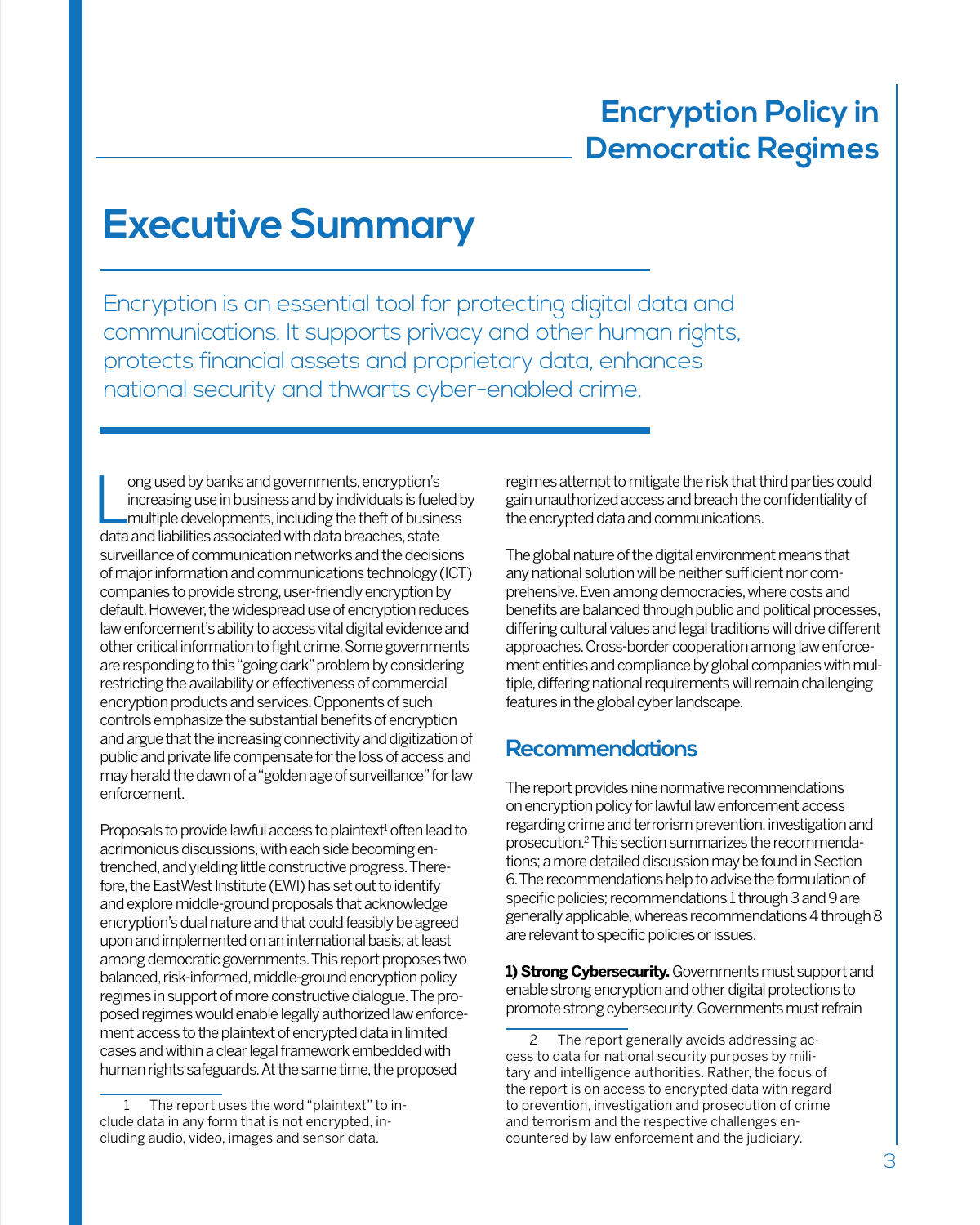from policies and measures that systematically and broadly undermine cybersecurity for all users. Yet, targeted, specific measures that enable access to unencrypted data may be permissible under principled considerations.

#### **2) Balanced, Transparent, Risk-Informed Regimes.**

Governments must create balanced, transparent and risk-informed regimes for encryption policy that govern law enforcement access to encrypted data. These regimes must reflect considered trade-offs among the government (including law enforcement, justice, national security, cybersecurity, economic and social well-being, and public safety), businesses (including administrative burden and compliance costs), the economy (including impacts on the industry's innovation and competitiveness) and civil society (including the protection of privacy and other human rights) and must be a result of a process embedded in democratic institutions.

**3) Systemic Improvements.** Governments must undertake systemic improvements to the state's legal, organizational and technical infrastructure to strengthen law enforcement's and the judiciary's capabilities to effectively and efficiently detect, prevent, investigate and prosecute crime and terrorism that depends on and/or is facilitated by cyber means, and to reduce the need for direct regulation of encryption (e.g., prohibiting or restricting the development and use of encryption technology).

**4) Clear Rules on Compelled Provider Assistance.** Governments should use compelled provider assistance as a fundamental approach to facilitate law enforcement access, but only with clear rules as to where and to what extent compelled provider assistance is applicable under the legal framework. Requests for compelled provider assistance must be targeted and limited to a particular case. Compelled assistance should be the preferred technique to facilitate lawful access to third-party encryption products, services and ephemeral communications.

**5) Limitations on Lawful Hacking. Governments must** recognize lawful hacking as a tool for use only in extraordinary circumstances, particularly when used for remote or extraterritorial applications. Lawful hacking must be embedded in a strict legal framework with limitations on its use to the most serious cases (i.e., testing the application against the principles of proportionality, necessity and legality, assessing international and human rights implications), and be subject to comprehensive vulnerability management, independent judicial authorization and oversight, and public summary reporting to the legislature. Effective state-of-theart safeguards to prevent loss or theft of lawful hacking tools and the vulnerabilities they utilize must be deployed.

**6) Limitations on Design Mandates.** Design mandates that require service providers and device manufacturers to retain capabilities to produce decrypted data must be limited to designated services and scope. Design mandates should be imposed through a public regulatory process and be subject to annual recertification and assessment of their implications on cybersecurity and human rights.

**7) Comprehensive Vulnerability Management.** Governments must establish comprehensive vulnerability management that includes a transparent vulnerabilities equities process (VEP) to determine whether newly discovered and previously unknown software and hardware vulnerabilities should be disclosed or temporarily withheld for law enforcement purposes. The VEP should be enacted in law and subject to public reporting to the legislature and independent oversight.

**8) Minimize Data Localization.** Governments should minimize data localization requirements for law enforcement access. Targeted, sector-specific requirements may be permissible if other legal and regulatory tools cannot sufficiently guarantee lawful access.

**9) Periodic Review.** Any national encryption regime that enables lawful access to encrypted data in decrypted form must be maintained through a periodic review process. The process must allow for timely adjustments of different equities in a rapidly changing environment.

#### **Proposed Regimes**

EWI has constructed two proposed regimes which are generally consistent with the recommendations in this report.3 The regimes reflect the outcome of an international, expert consultation aimed at identifying common ground, but not necessarily reaching consensus on encryption policy for lawful access. As a general matter, the experts considered both regimes as potentially effective and useful for law enforcement, if balanced by effective limitations to curb possible downsides in their application.

Both proposed regimes rely significantly on compelled provider assistance as a key policy approach to facilitate access to the plaintext of encrypted data. Law enforcement may legally require ICT service providers or manufacturers to provide assistance in decrypting information stored in or passing through their products, services or devices. This may include technical assistance to decrypt, intercept, manipulate and preserve data, or, to the extent permitted by law, to re-write firmware or software, or covertly install remote monitoring or control capabilities on specific devices. The law may set conditions including establishing judicial procedures, enhancing transparency and oversight, limiting the types of crimes covered, not requiring system modifications or providing reimbursement for costs incurred.

The titles of the two regimes, "Lawful Hacking" and "Design Mandates," are meant to highlight a key policy choice. Either

<sup>3</sup> The proposed regimes are defined in Section 5.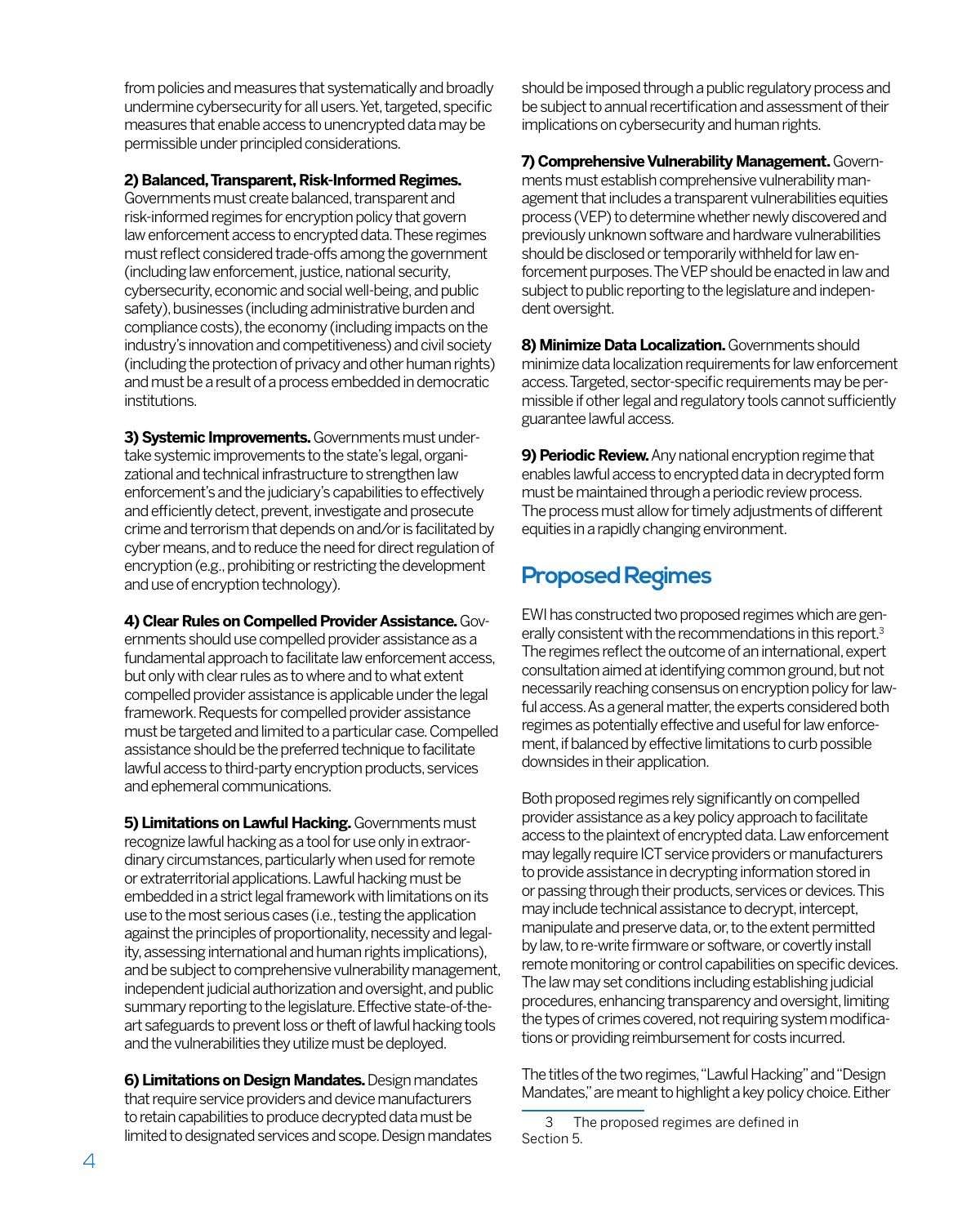|                                                                | <b>Regime 1: Lawful Hacking</b>  |                                    |                     | <b>Regime 2: Design Mandates</b> |                                    |                     |
|----------------------------------------------------------------|----------------------------------|------------------------------------|---------------------|----------------------------------|------------------------------------|---------------------|
| <b>Overview</b><br>of Proposed<br><b>Regimes</b>               | Data at rest                     |                                    | Data in<br>transit  | Data at rest                     |                                    | Data in<br>transit  |
|                                                                | Data<br>stored<br>in cloud       | Data<br>stored<br>on end<br>device | Commu-<br>nications | Data<br>stored<br>in cloud       | Data<br>stored<br>on end<br>device | Commu-<br>nications |
| <b>Approaches</b>                                              |                                  |                                    |                     |                                  |                                    |                     |
| Compelled Provider<br>Assistance                               |                                  |                                    |                     |                                  |                                    |                     |
| Lawful Hacking                                                 |                                  |                                    |                     | Does Not Apply                   |                                    |                     |
| Design Mandates                                                | Does Not Apply                   |                                    |                     |                                  |                                    |                     |
| <b>Systemic Improvements</b>                                   |                                  |                                    |                     |                                  |                                    |                     |
| Capacity Building for<br>Law Enforcement (LE)                  | <b>Applicable to All Regimes</b> |                                    |                     |                                  |                                    |                     |
| Streamline the<br><b>MLAT Process</b>                          |                                  |                                    |                     |                                  |                                    |                     |
| Enhance LE/Private<br>Sector & International<br>LE Cooperation |                                  |                                    |                     |                                  |                                    |                     |

approach would represent changes in current law and policy in most democracies, and each has upsides and downsides for all the various interests at stake. Further, the regimes need not be mutually exclusive. A nation could select elements from each, or decide that no change in the status quo is merited.

In addition to compelled provider assistance, Regime 1 employs lawful hacking as a critical component. Lawful hacking may exploit vulnerabilities in systems and devices, whether remote or local, or use social engineering to circumvent security protections. Law enforcement may deploy lawful hacking as a technique to gain access to a system to intercept communications, secure digital evidence or facilitate access to stored data or communications in plaintext.

In contrast, Regime 2 does not permit lawful hacking, relying instead on design mandates to secure access to plaintext. These mandates require that providers and manufacturers

design, build and deploy products, services and devices with the capability to accommodate future lawful access requests. Mandates apply to end devices, cloud data and designated ephemeral messaging and encrypted messaging services.

Both proposed regimes are strengthened by systemic improvements that benefit law enforcement authorities' overall efforts to combat cyber-enabled crime and terrorism. They (a) invest in capacity building to improve the handling of various types of encrypted and unencrypted data; (b) streamline and reform the process, including Mutual Legal Assistance Treaty (MLAT) processes, for responding to requests for data stored outside the jurisdiction of the investigating agency; and (c) advance national and international cooperation among law enforcement authorities and the private sector (e.g., points of contacts for experts and specialists).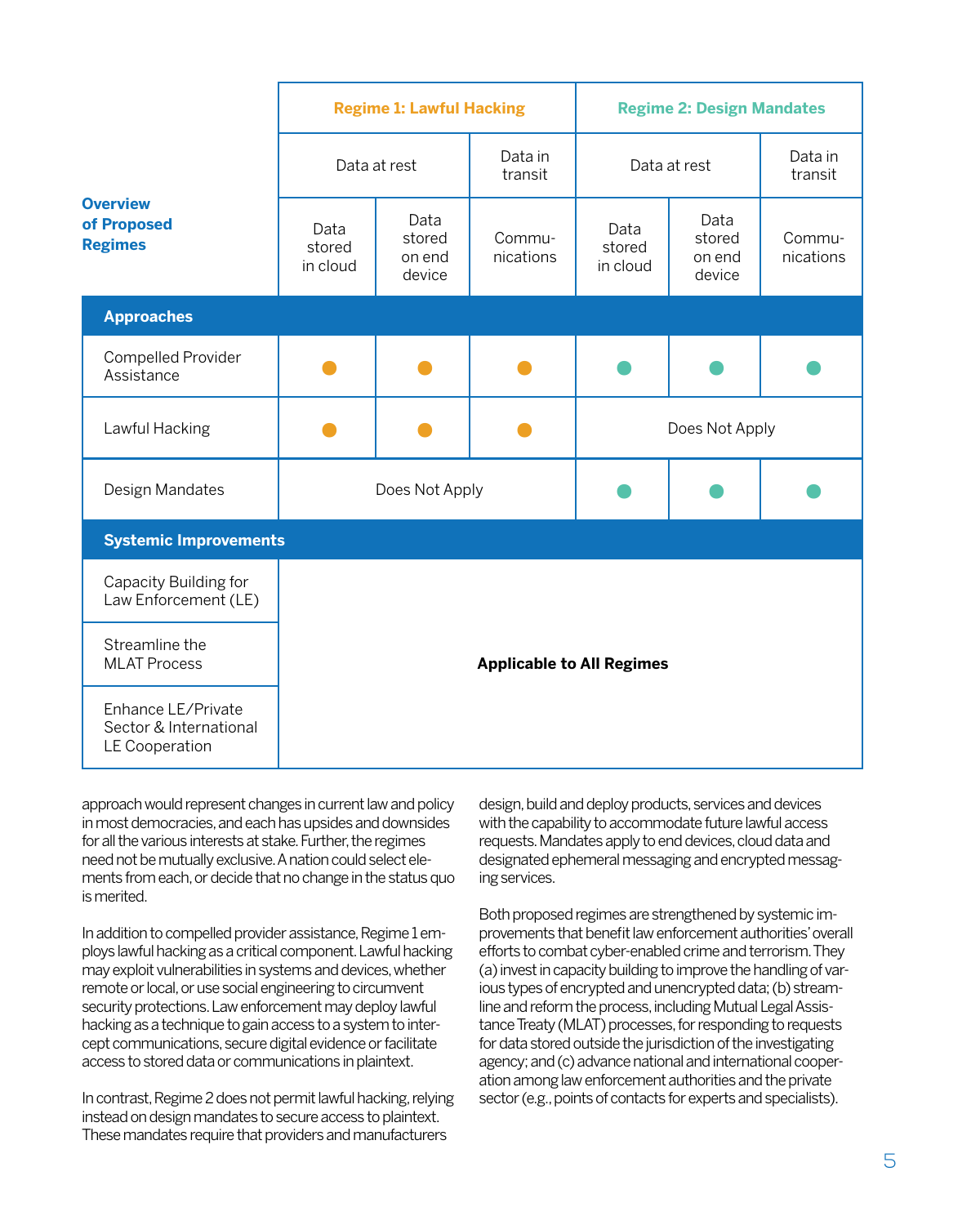### **Encryption Policy in Democratic Regimes**

## **Introduction**

The EastWest Institute (EWI) has set out to identify and explore middle-ground proposals that acknowledge encryption's dual nature and that could feasibly be agreed upon and implemented on an international basis, at least among democratic governments.

ncryption is an essential tool for protecting digital data<br>and communications. It supports privacy and other<br>human rights, protects financial assets and proprietary<br>data, enhances national security and thwarts cyber-enable ncryption is an essential tool for protecting digital data and communications. It supports privacy and other human rights, protects financial assets and proprietary crime. Long used by banks and governments, its increasing use in business and by individuals is fueled by multiple developments, including the theft of business data and liabilities associated with data breaches, state surveillance of communication networks and the decisions of major ICT (information and communications technology) companies to provide strong, user-friendly encryption by default. However, the widespread use of encryption<sup>4</sup> reduces law enforcement's ability to access vital digital evidence and other critical information to fight crime. Some governments are responding to this "going dark" problem by considering restricting the availability or effectiveness of commercial encryption products and services. Opponents of such controls emphasize the substantial benefits of encryption and argue that the increasing connectivity and digitization of public and private life compensate for the loss of access and may herald the dawn of a "golden age of surveillance" for law enforcement.

EWI has set out to identify and explore middle-ground proposals that acknowledge encryption's dual nature and that could feasibly be agreed upon and implemented on an international basis, at least among democratic governments. By middle-ground proposals, we mean balanced, risk-informed, encryption policy regimes that would enable legally authorized law enforcement access to the plaintext of encrypted

data in limited cases and within a clear legal framework embedding human rights safeguards. At the same time, they attempt to mitigate the risk that third parties could gain unauthorized access and breach the confidentiality of the encrypted data and communications.

The encryption debate often is oversimplified as a choice between "going dark"5 and "keys under doormats,"6 pitting law enforcement against the information technology industry and human rights advocates. The reality is more

5 "Going dark" is a term used by law enforcement and, in particular, the FBI to describe the situation in which law enforcement has the "legal authority to intercept and access communications and information pursuant to court order, but lacks the technical ability to do so." See, for example, remarks by FBI Director Christopher Wray on January 9, 2018 <https://www.lawfareblog. com/fbi-director-christopher-wrays-remarks-encryptioninternational-conference-cyber-security>; the speech by the former Director of the FBI, James Comey, at the Brookings Institution, Washington, D.C., October 2014 [<https://www.](https://www.fbi.gov/news/speeches/going-dark-are-technology-privacy-and-public-safety-on-a-collision-course) [fbi.gov/news/speeches/going-dark-are-technology-privacy](https://www.fbi.gov/news/speeches/going-dark-are-technology-privacy-and-public-safety-on-a-collision-course)[and-public-safety-on-a-collision-course>](https://www.fbi.gov/news/speeches/going-dark-are-technology-privacy-and-public-safety-on-a-collision-course); testimony of Valerie Caproni, former General Counsel of the FBI, "Going Dark: Lawful Electronic Surveillance in the Face of New Technologies," before the Judiciary Subcommittee on Crime, Terrorism, and Homeland Security of the Committee on the Judiciary, United States House of Representatives, 112th Congress, 2011 <http://judiciary.house.gov/\_files/ hearings/printers/112th/112-59\_64581.pdf>; the FBI's webpage on the "Going Dark problem" <https://www.fbi. gov/services/operational-technology/going-dark>; and IACP, Data, Privacy and Public Safety: A Law Enforcement Perspective on the Challenges of Gathering Electronic Evidence, 2015 <http://www.theiacp.org/portals/0/ documents/pdfs/IACPSummitReportGoingDark.pdf>.

6 Harold Abelson and others, Keys Under Doormats: Mandating Insecurity by Requiring Government Access to All Data and Communications (Boston, MA, 2015) <https:// dspace.mit.edu/bitstream/handle/1721.1/97690/MIT-CSAIL-TR-2015-026.pdf>.

<sup>4</sup> In this report, we use the term "cryptography" to include several different cryptographic functions that increase information security, including enhancing authentication, enabling non-repudiation, preserving confidentiality and protecting information integrity. We use the word "encryption" to refer specifically to the confidentiality function, which may be implemented, for example, by locking a device or encrypting data.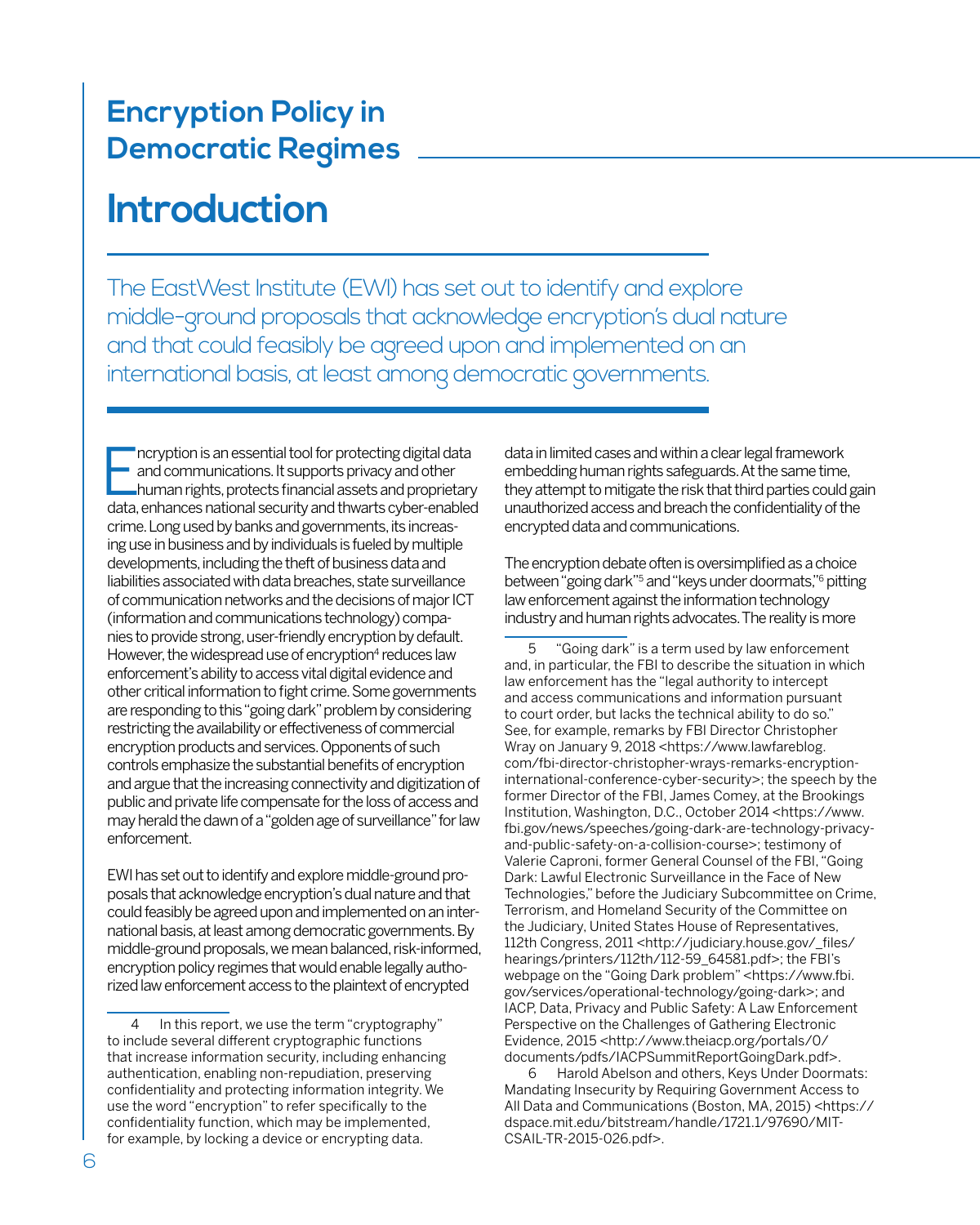complicated,<sup>7</sup> and in fact, the various parties share many common interests. All stakeholders want to live in a safe and free society. As human beings, we want privacy and other human rights to be secure. We want law enforcement authorities to effectively prevent and solve crimes—in the physical and virtual space—within legal constraints. We want digital information to be secure from malicious actors. We want markets to reward innovation and function efficiently. The challenge before us is no less than managing the ways in which technological change affects those common interests. Technological innovation challenges the established order. Technology is transforming relationships among long-established institutions, including states and corporations. Technology is also shifting the relationships between those institutions and human society. The way such challenges are resolved is a testament to the underlying values of society.

With encryption, of course, there is no single society. No single nation can impose a monopoly on strong encryption technology. The genie is out of the bottle and taming it—to the extent possible and necessary—must be a collective effort. Governments and citizens must find a balance between human rights and the responsibility of the state to protect its citizens, including granting and safeguarding the freedom and security provided for in global declarations and states' constitutions.

The encryption debate is maturing. In 2018, the U.S. National Academies of Sciences, Engineering and Medicine will publish an important, comprehensive report that describes and offers a framework for analyzing the multiple interdependencies that must be considered in developing a national encryption policy.8 EWI hopes our report will complement that work.

#### **Structure of the Report**

The remainder of this report contains six main sections:

- Section 2 postulates the need for balanced solutions, and frames common interests of the parties in terms of cybersecurity, law enforcement and public safety, commerce and privacy and other human rights. Principles and assumptions described in this section inform the path towards balanced solutions.
- Section 3 lays out key concerns important to each of those interests that continue to drive the encryption debate regarding lawful access to the plaintext of encrypted data.
- Section 4 introduces the EWI analytical framework: (a) three components that must be addressed in any encryption policy; (b) an algorithm that describes a way to evaluate the effects of policy choices (see figure on page 8); and (c) a process for applying the algorithm to produce one or more balanced encryption policy regimes. It also describes how EWI used the framework to develop the proposed regimes.
- Section 5 proposes two encryption policy regimes developed by EWI based on the work described in the previous two sections.
- Section 6 provides more general policy recommendations for policymakers and stakeholders.
- Section 7 concludes with thoughts on ways forward.

8 National Academies of Sciences, Engineering, and Medicine, Decrypting the Encryption Debate: A Framework for Decision Makers (Washington, D.C.: National Academies Press, 2018) <www.nap.edu>.

<sup>7</sup> See for example the excellent "Don't Panic" report: Matt Olsen, Bruce Schneier, and Jonathan Zittrain, Don't Panic: Making Progress on the 'Going Dark' Debate (Boston, MA, 2016) <https://cyber. harvard.edu/pubrelease/dont-panic/Dont\_Panic\_ Making\_Progress\_on\_Going\_Dark\_Debate.pdf>.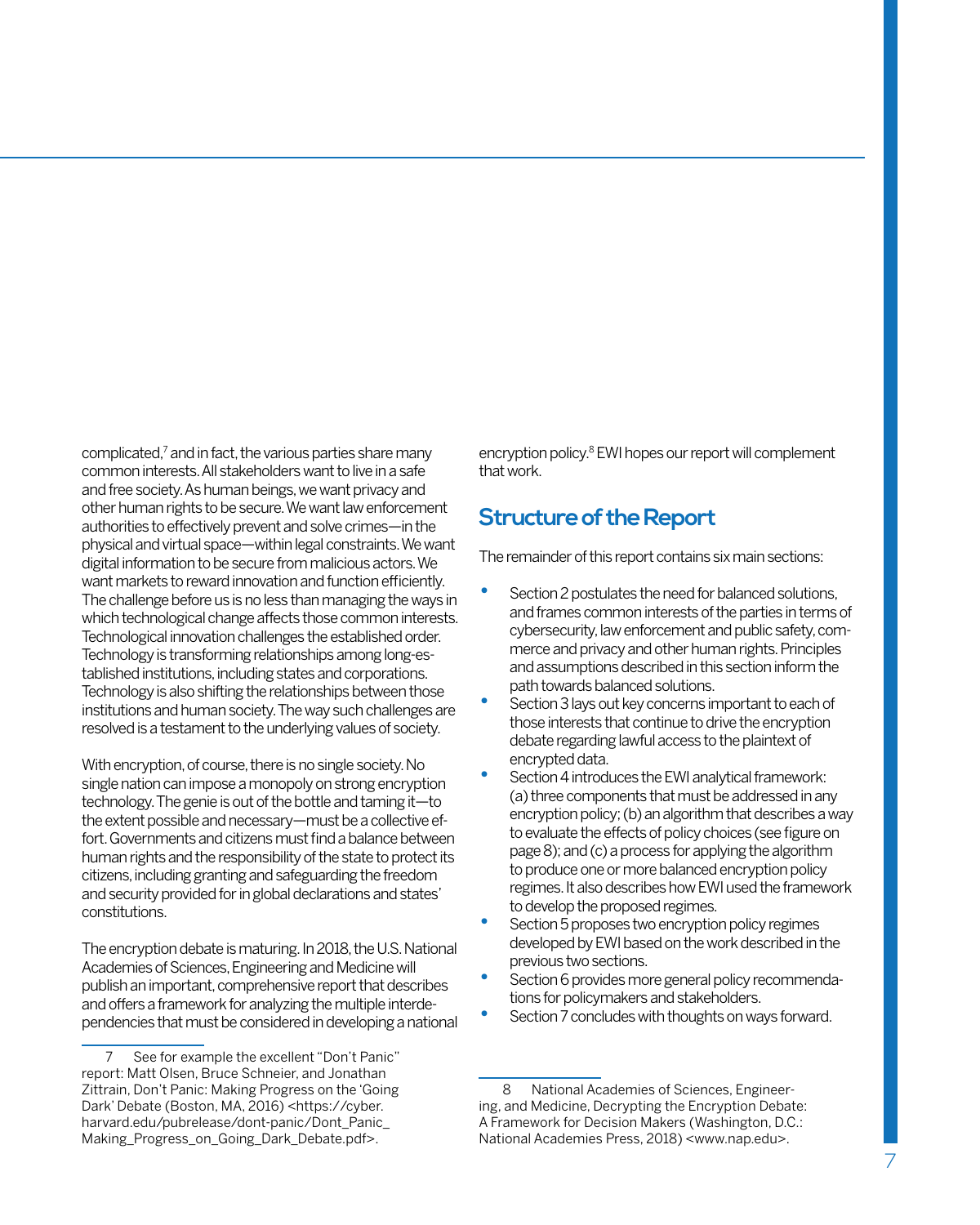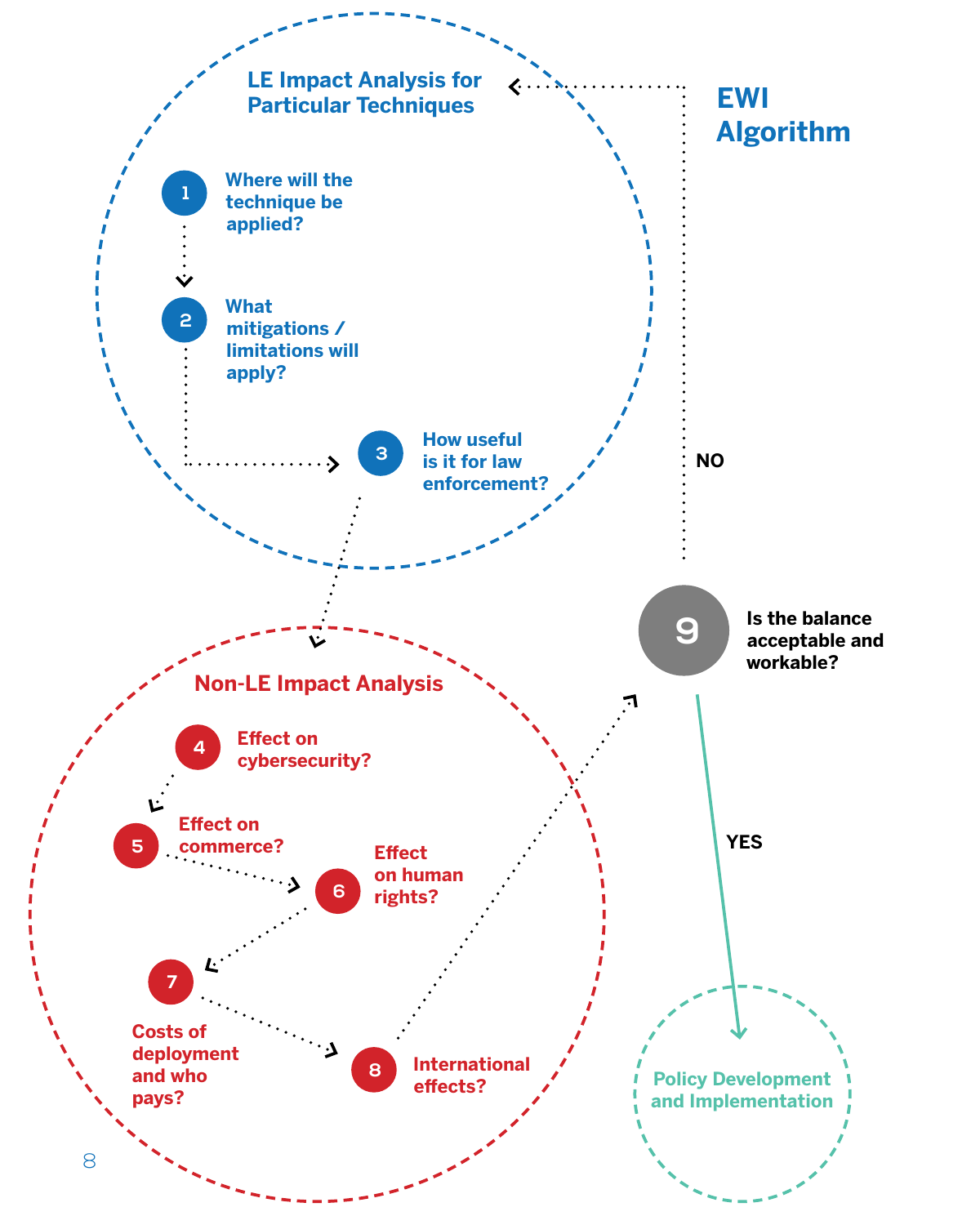## **Conclusion**

Encryption, a creature of cyberspace, is an international phenomenon. Collaboration on encryption policy across governments and companies is essential to protect privacy, fight crime and reduce compliance costs for global companies.

This report asserts that a balanced, transparent and risk-informed approach is necessary to find<br>middle-ground solutions that acknowledge the competing interests and concerns that frame<br>the debate about encryption policy f middle-ground solutions that acknowledge the competing interests and concerns that frame the debate about encryption policy for lawful access. It underscores the necessity of strong encryption while recognizing the challenges it creates for law enforcement and public safety.

The report advocates for policies that would better equip law enforcement to investigate and prevent serious crime and terrorism, while leaving in impediments to that capability in the interest of managing risk to other important societal interests. Rather than generally banning or weakening encryption, government must work more closely with the private sector. And the private sector, to reduce the risk of costly regulation, needs to understand and address law enforcement concerns. The targeted approaches to lawful access proposed in this report attempt to balance the "equities" of all the stakeholders.

First and foremost, the proposed regimes rely on transparency and the rule of law. While EWI does not advocate for any particular regime, we take here the privilege of the pen to express a preference. Design mandates are unattractive. No matter how carefully done, they risk undermining cybersecurity and all it protects. They will also generate unpredictable commercial consequences. But in our view, lawful hacking is the more dangerous choice. For no matter how much procedure, transparency and oversight is layered on, saddling police officers with the ambiguity and responsibility tied to using the deception, obfuscation and stealth that are part of modern hacking tradecraft risks creating unaccountable power that, as human history continues to show, is fraught with danger to the citizenry.

This report is meant as a constructive step in rationalizing the encryption debate. Innovation in technology and society will rapidly expose unknown unknowns that will no doubt soon make the report out-of-date. In addition, the report most certainly contains errors of fact and nuance. Encryption policy is complicated. Empirical data are missing. And, as Mr. Justice Holmes said, "Hard cases make bad law." We welcome comments from our readership. Please send them to cyber@eastwest.ngo.

Encryption, a creature of cyberspace, is an international phenomenon. Collaboration on encryption policy across governments and companies is essential to protect privacy, fight crime and reduce compliance costs for global companies. EWI will continue to work to enhance international cooperation on this important issue.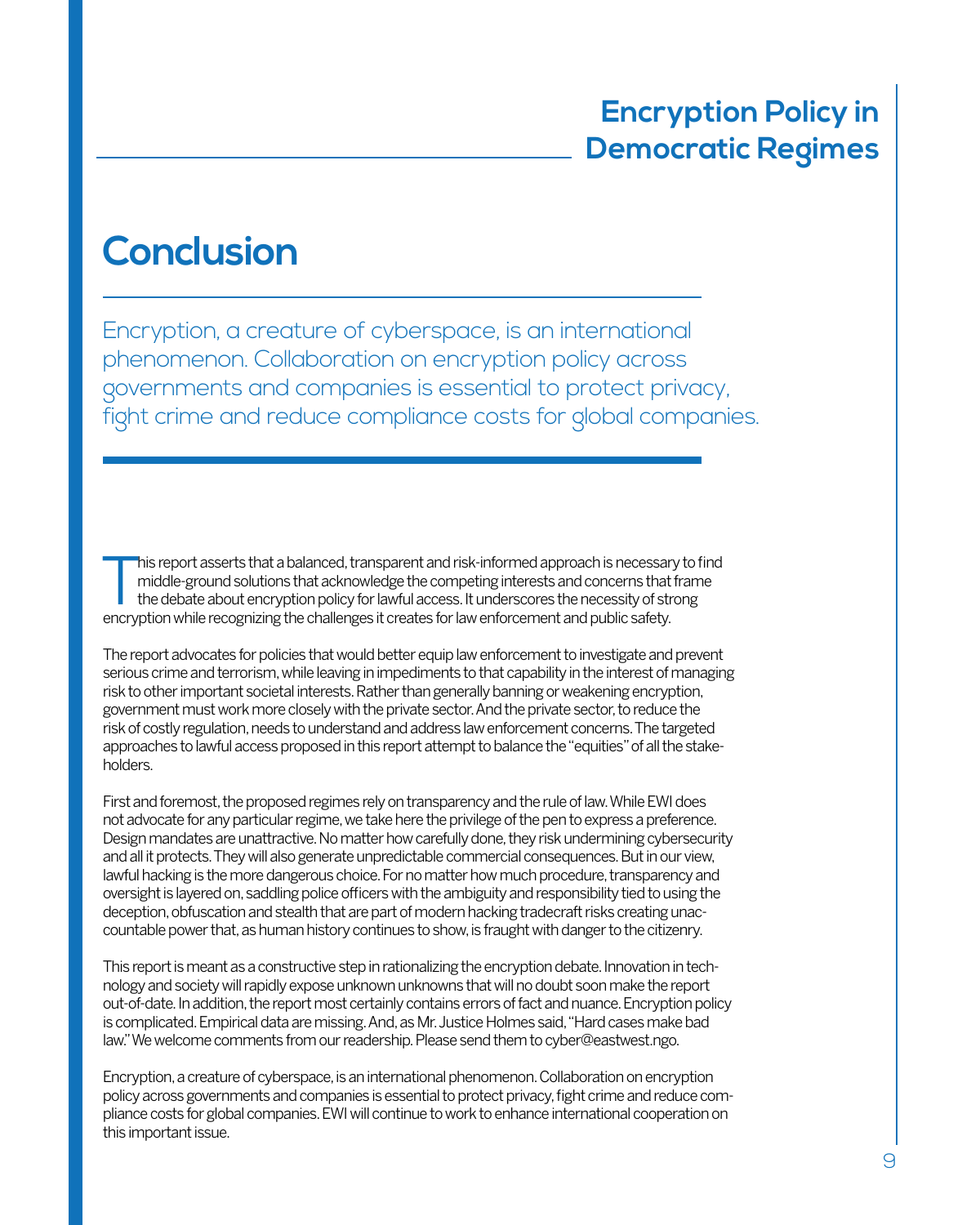## **Acknowledgments**

This report was prepared by the EastWest Institute and authored by **Andreas Kuehn** and **Bruce McConnell**. The authors are extremely grateful for the advice provided by the experts who have agreed to be listed here. Their inclusion here does not mean that they support or agree with any of the report's statements, proposals, recommendations or conclusions.

In particular, the report greatly benefited from the leadership, expertise and experience of the members of the EWI Breakthrough Group Ubiquitous Encryption and Lawful Government Access. The following experts participated in this Breakthrough Group:

**Kamlesh Bajaj**, Founder CEO, Data Security Council of India; Distinguished Fellow, EastWest Institute **Greg Brower**, Assistant Director, Office of Congressional Affairs, Federal Bureau of Investigation **Scott Charney**, Vice President, Security Policy, Microsoft Corporation **Jim Dempsey, Executive Director, Berkeley Center for Law & Technology,** University of California, Berkeley **Udo Helmbrecht**, Executive Director, European Union Agency for Network and Information Security (ENISA) **Kenn Kern**, Chief of Staff to the Investigation Division, Special Assistant for International Relations, New York County District Attorney's Office **Tomas Lamanauskas**, Group Director Public Policy, VEON **David R. O'Brien**, Senior Researcher, Berkman Klein Center for Internet & Society, Harvard University **Stefan Schiffner**, Postdoctoral Research Associate, SECAN-Lab, University of Luxembourg **Rodica Tirtea**, Expert in Network and Information Security, European Union Agency for Network and Information Security (ENISA)

The following experts provided substantive commentary and advice during the development of this report:

**Michael Chertoff**, Executive Chairman and Co-Founder, The Chertoff Group; Former U.S. Secretary of Homeland Security; Member, Board of Directors, EastWest Institute **J. Michael Daniel**, President and CEO, Cyber Threat Alliance **Jon Eisenberg**, Senior Director, Computer Science and Telecommunications Board, National Academies of Sciences, Engineering, and Medicine **Sven Herpig**, Project Director, Transatlantic Cyber Forum, Stiftung Neue Verantwortung e.V. **Herb Lin**, Senior Researcher Scholar for Cyber Policy and Security, Center for International Security and Cooperation, Stanford University **Riana Pfefferkorn**, Cryptography Fellow, Stanford Center for Internet and Society **Lodewijk van Zwieten**, Public Prosecutor, The Netherlands

As noted in Section 4.4, some 30 experts participated in an early informal workshop discussion on this topic, providing valuable direction and insights.

The following EWI associates provided invaluable support and assistance for this report: **Michael Depp**, **Conrad Jarzebowski**, **Ethan Kim**, **Abagail Lawson**, **Anneleen Roggeman**, **Alex Schulman**, **Spandana Singh** and **Dragan Stojanovski**.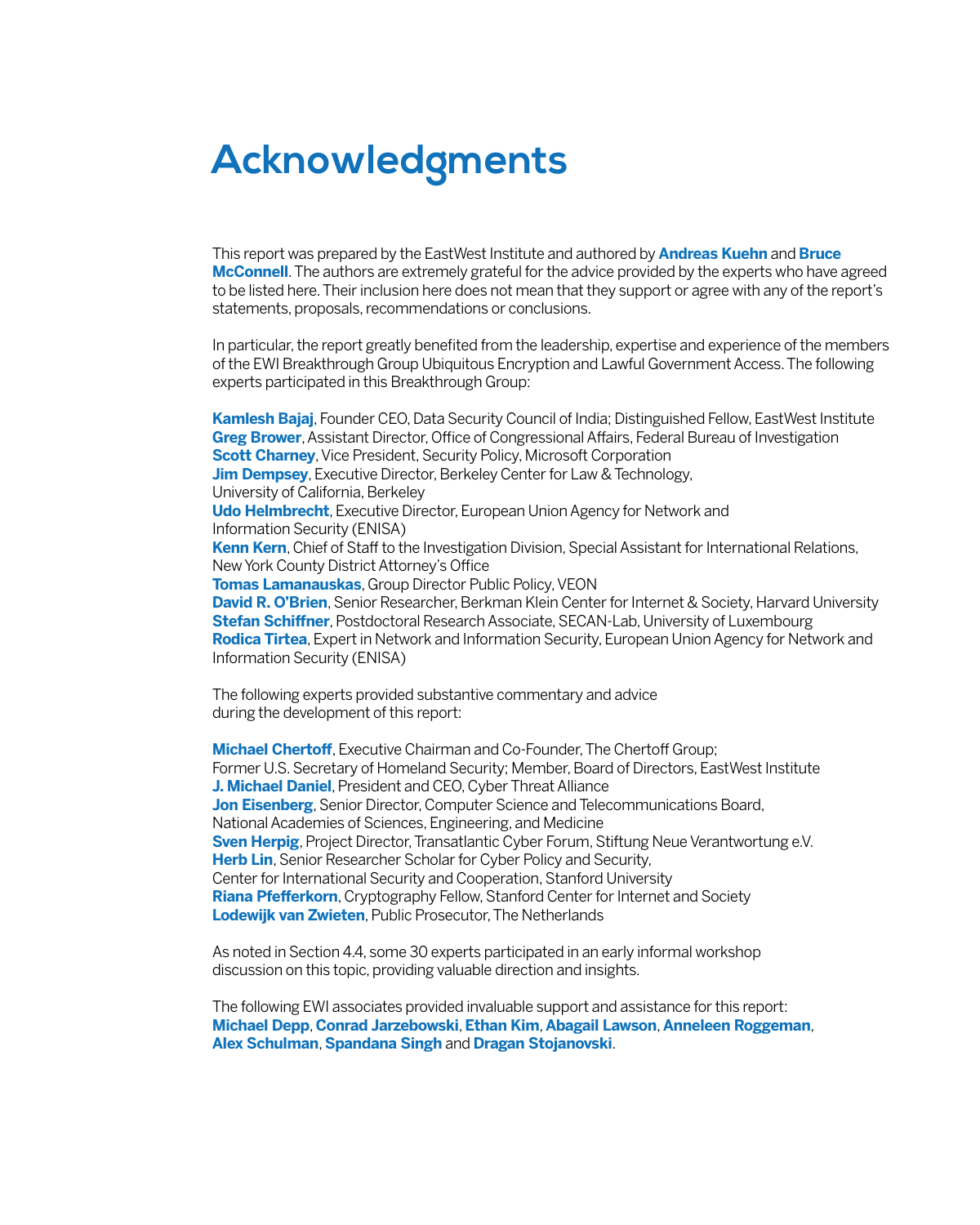# **Global Cooperation in Cyberspace Initiative**

#### SUPPORTERS:

**Microsoft Huawei Technologies Unisys Sonus Networks Qihoo 360 NXP Semiconductors CenturyLink VEON JPMorgan Chase Marsh & McLennan The Hague Centre for Strategic Studies William and Flora Hewlett Foundation**

#### PARTNERS:

**IEEE Communications Society Munich Security Conference The Open Group Fudan University University of New South Wales Center for Long-Term Cybersecurity, University of California, Berkeley**